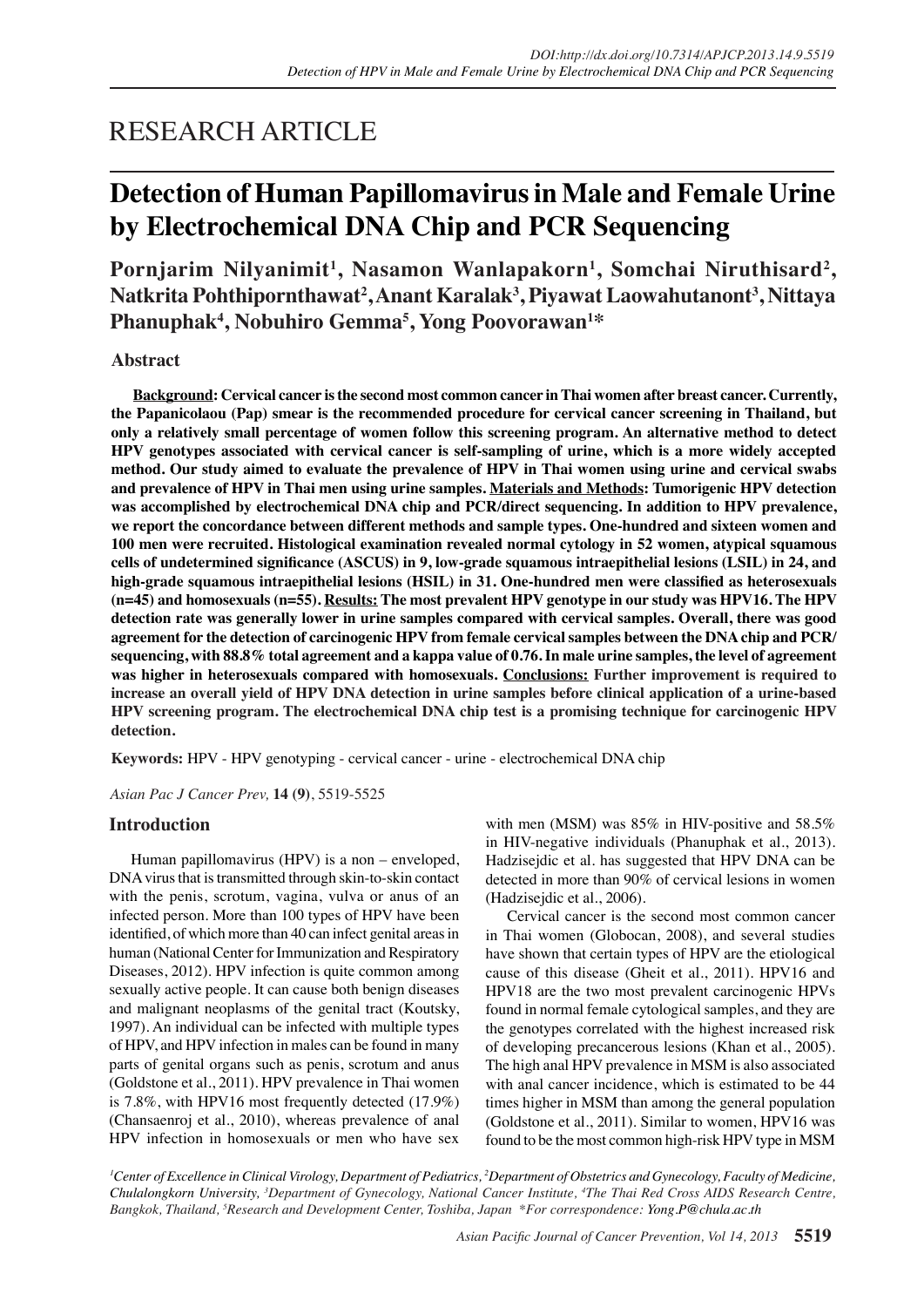### *Pornjarim Nilyanimit et al*

### (Phanuphak et al., 2013).

The American Cancer Society recommends that HPV testing should be used as an adjunct to cervical cytology for cancer screening in women more than 30 years of age (Wright et al., 2004). Pap smear is a method for cancer screening based on detecting abnormal cellular changes or premalignant lesions of cervical tissues. However, HPV testing is a better method for screening high-risk HPV infection in samples with normal cytology or low-grade squamous intraepithelial lesions (LSIL) (Wang et al., 2013). While Pap smear cytology screening has proved to be effective in reducing the incidence and mortality from cervical cancer (Fahey et al., 1995), this screening method requires a pelvic exam, which is invasive and uncomfortable for patients and time consuming for healthcare workers (Mandelblatt et al., 2002). Cervical cancer screening in Thailand is still currently based on the Pap smear, but only a small percentage of women follow this screening program (Rugpao et al., 2009). HPV detection in urine sample is another alternative, which is more widely accepted because it is easily collected, non-invasive and readily available (Manhart et al., 2006). However, urine samples have some limitations as it doesn't directly come from the original sites of the disease. In addition, some reports (Song et al., 2007; Bissett et al., 2011) have demonstrated a lower sensitivity of HPV detection in urine compared with cervical swab samples, although other reports (Daponte et al., 2006; Gupta et al., 2006) have shown comparable sensitivity.

The detection of HPV DNA usually focuses on the L1 region of the major capsid-forming gene (Gravitt et al., 2000), and various techniques can be used to detect it such as polymerase chain reaction (PCR) with specific primers, Hybrid capture2 test (HCII) and linear array (De Antonio et al., 2008). Recently, a new technique for HPV DNA detection using an electrochemical DNA chip system combined with loop-mediated isothermal amplification (LAMP) was introduced. This technique can detect 13 high-risk (HR) genotypes (16, 18, 31, 33, 35, 39, 45, 51, 52, 56, 58, 59 and 68) by using a single compact piece of equipment. The electrochemical DNA chip can detect single and multiple infections of high risk genotypes of HPV with higher sensitivity, specificity, rapidity and simplicity when compared with other methods such as direct sequencing (Hagiwara et al., 2007). Other studies have also demonstrated good agreement in electrochemical DNA chip testing when compared to direct sequencing (Chansaenroj et al., 2012; Satoh et al., 2013).

The aim of this study was to evaluate HPV detection rate in Thai women using urine and cervical samples. We also evaluate the prevalence of HPV in Thai men, both homosexuals and heterosexuals, using urine samples. In order to evaluate the performance of electrochemical DNA chip, the results of HPV genotypes detected were compared with those obtained from PCR/sequencing methods, which is the current gold standard.

### **Materials and Methods**

Review Board (IRB number 389/2555 in female and IRB number 411/2555 in male) of the Faculty of Medicine, Chulalongkorn University. The objective of the study was explained to the patients and written consent was obtained for all participants. All specimens were sent and kept at -20°C until tested. The coding of all samples was anonymous.

### *Population study*

Female subjects were recruited from King Chulalongkorn Memorial Hospital and the National Cancer Institute between June 2012 and February 2013. The collected samples were divided into 2 groups. The first group was from healthy women who came for a routine Pap smear checkup with normal cervical cytology confirmed by a cytotechnologist and pathologist. The second group consisted of female patients older than 15 who came for a follow-up visit at the colposcopy clinic. All of the patients in the second group had abnormal cytology at various stages and were classified into 3 groups; atypical squamous cells of undetermined significance (ASCUS), low-grade squamous intraepithelial lesions (LSIL) and high-grade squamous intraepithelial lesions (HSIL).

Male urine samples were also collected from 2 groups of people. The first group was recruited from the Thai Red Cross AIDS Research Centre in Bangkok, Thailand. These subjects consisted of 18 and older Thai MSM. The second group was recruited from healthy Thai subjects who attended a routine health checkup at the Bangpakok 9 International Hospital, Bangkok.

### *Sample collection and preparation*

Cervical swabs: cervical swabs were collected from the Department of Obstetrics and Gynecology, Chulalongkorn hospital, Bangkok and Department of Gynecology, National Cancer Institute, Bangkok, Thailand. The cervical swab was collected before the gynecologist performed Pap smear, and all specimens were kept in phosphate buffered saline (PBS) and stored at -20°C until tested. Cytological results were assessed by a specialized cytotechnologist and pathologist. The specimens were sent as anonymous with the coding number and patient's age to the Center of Excellence in Clinical Virology, Faculty of Medicine, Chulalongkorn University, Bangkok, Thailand.

Urine: female urine samples were collected before the Pap smear test was performed. Male urine was collected before seeing the doctor during clinical visits. All of the urine specimens were collected in sterile 50ml tubes (Invitrogen co., Carlsbad, CA) and stored at 4°C for not more than 1 day. The urine was processed by centrifugation at 13,000rpm for 20min, the supernatant was discarded, and then the pellet was re-suspended with 1ml of PBS buffer and stored at -20°C until tested.

### *Pathological classification of cytological findings*

Cytological determinations were characterized according to the 3 types of the Bethesda System, which is the international standard for reporting Pap smear results. The 3 types are; ASCUS, LSIL and HSIL (Solomon et al., 2002). Each type was diagnosed by a specialized cytotechnologist and confirmed by a pathologist.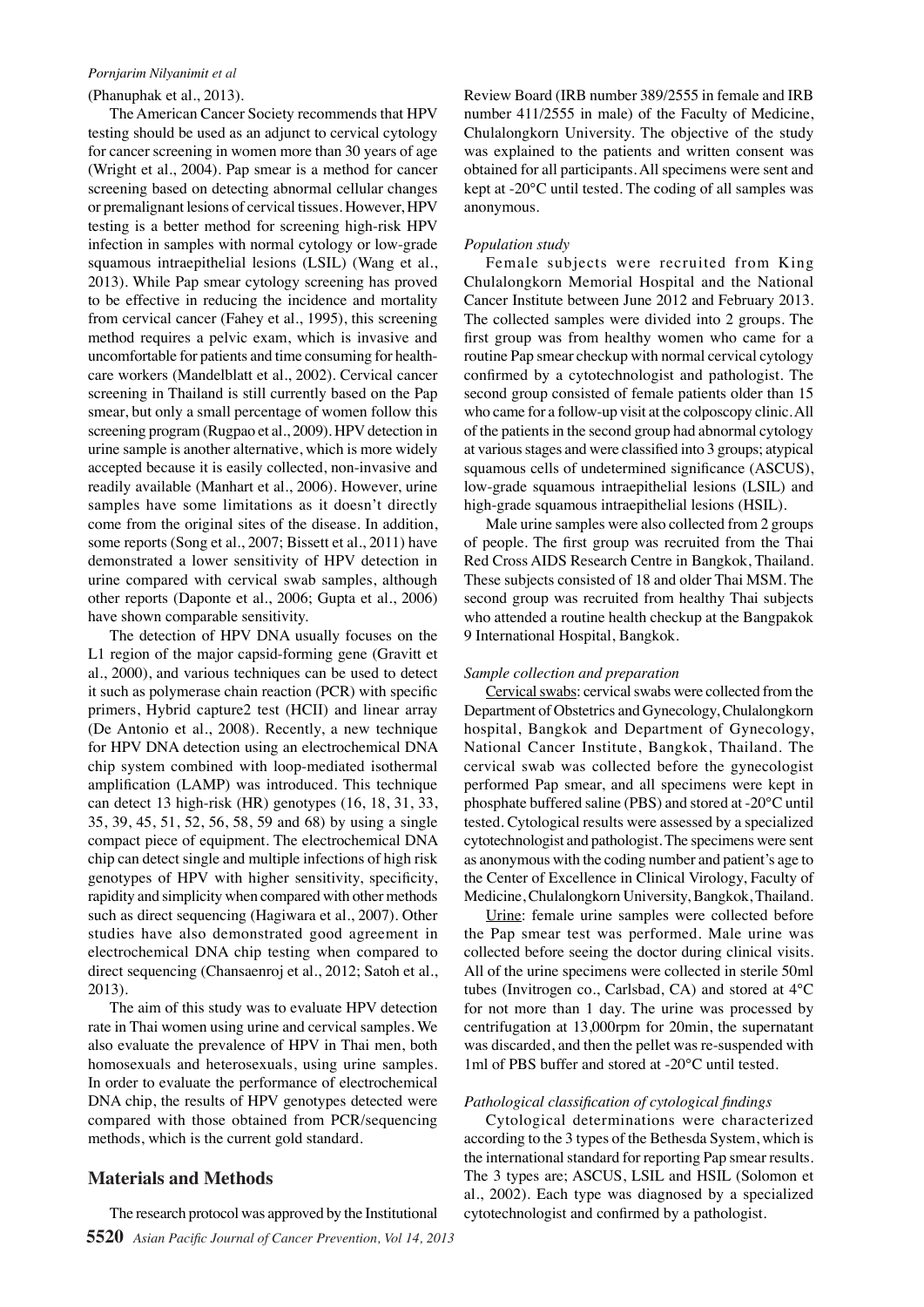### *Laboratory method*

DNA extraction: DNA extraction and purification was performed using the Qiamp DNA mini kit (QIAGEN, Valencia, CA) according to the manufacturer's protocol. After extraction, all of specimens were tested for the  $\beta$ -globin gene to serve as an internal control. The DNA samples were stored at -20°C until tested.

### HPV detection and genotyping.

Polymerase Chain Reaction (PCR)/Sequencing: the DNA was amplified by polymerase chain reaction (PCR) using a nested MY/GP primer set to amplify the L1 gene. The MY/GP primer set can detect 39 different HPV genotypes which overlap the 13 carcinogenic HPV genotypes detected by the electrochemical DNA chip (Qu et al., 1997). The PCR reaction mixture contained  $2\mu$ L DNA template,  $0.5\mu$ L of 10mmol of each primer,  $15\mu$ L of  $2.5\times$  PerfectTaq Plus MasterMix (5 PRIME Inc., Hamburg, Germany) and sterile distilled water to a final volume of  $25\mu$ L. The nested PCR reactions were performed by using Eppendorf Thermocycler (Eppendorf, Hamburg, Germany). The PCR conditions were previously reported (Lurchachaiwong et al., 2009) and are the followings: the first PCR amplification was initially denatured at  $94^{\circ}$ C for 5 min, followed by 40 cycles at 94 $\rm ^{o}C$  for 30s (denaturation), at 55 $\rm ^{o}C$  for 45s (annealing), at  $72^{\circ}$ C for 1.30s (extension) and a final extension step at  $72^{\circ}$ C for 7 min. The second PCR amplification used 50 $^{\circ}$ C for 45s (annealing). All amplified products were separated by electrophoresis in a 2% agarose gel (FMC Bioproducts Rockland, ME) stained with ethidium bromide and visualized with UV transillumination (Gel Doc1000, BIO-RAD, Hercules, CA). The PCR products were purified from agarose gel with the PCRExtract&GelExtract Mini Kit (5 PRIME, Hamburg, Germany). The product of GP primer was subjected to direct sequencing by First BASE Laboratories Sdn Bhd (Selangor Darul Ehsan, Malaysia). Nucleotide sequences were edited and assembled using SEQMAN (LASERGENE program package, DNASTAR) and consequently subjected to BLAST program on the GenBank Database (www.ncbi.nlm.gov/BLAST) for genotype diagnosis.

Electrochemical DNA chip: the electrochemical DNA chip package consists of six Loop mediated isothermal amplification (LAMP) reagents, an intercalation reagent and an electrochemical DNA chip, which has L1 specific DNA probes for 13 carcinogenic high risk HPV types  $(16, 18, 31, 33, 35, 39, 45, 51, 52, 56, 58, 59, 59, 68)$ . The conditions of the LAMP procedure are the following; denaturation at 95°C for 5 min, followed by 65°C for 90 min and 80°C for 5 min. The automated hybridization of probe and primer and the subsequent quantification of the resulting electrochemical signals was done on the GLH-2C601 Genelyzer™ (Toshiba, Tokyo, Japan). A previous study done in our lab using the same electrochemical DNA chip reported no cross hybridization (Chansaenroj et al., 2012).

### *Statistical analysis*

The PCR/sequencing technique was compared with the electrochemical DNA chip by using analyses of agreement (Kappa value and percent total agreement).

The Kappa values ranging from 0.0-0.20 were considered as poor agreement, from  $0.21$ -0.40 as fair agreement, from  $0.41$ -0.60 as moderate agreement, from  $0.61$ -0.80 as good agreement and from 0.81-1.00 as excellent agreement. We also compared HPV detection rate in urine and cervical samples. Sensitivity, which is the probability of an HPV-positive urine sample given an HPV-positive cervical sample, and specificity, which is the probability of an HPV-negative urine sample given an HPV-negative cervical sample were reported. Concordance was measured as the percentage of paired urine and cervical samples that yielded the same results. Type-specific concordance was calculated as the percentage of paired urine and cervical samples that were positive for the same HPV genotypes. Two-sided p value was calculated with values less than 0.05 being considered statistically significant. All of these analyses were carried out using SPSS Software version 17.0 (IBM Corporation, Somers, NY).

# **Results**

### *Patient's characteristics*

There were a total of 116 women recruited for this study. Histological examination revealed normal cytology in 52, ASCUS in 9, LSIL in 24, and HSIL in 31 women. The average age of women with normal cytology was 43.1 years (range, 27-61 years), while in women with abnormal cytology the average age was 40.0 years (range, 15-63 years). In male patients, there were a total of 100 men recruited, of which 45 were heterosexual males who visited hospitals for health check-up and 55 were documented as homosexuals or MSM. Among 55 MSM, 21 (38.1%) were HIV-positive. The average age of MSM was  $28.1$  years (range,  $18-46$  years).

### *HPV concordance in paired urine and cervical sample by PCR/sequencing technique*

Table 1 showed that the highest prevalence of anytype HPV detected by PCR was found in women with HSIL; 61.3% in urine samples and 83.9% in cervical samples.The most prevalent HR-HPV types detected by PCR in cervical samples with precancerous lesions were HPV16 (26.56%), HPV31 (6.25%) and HPV58 (6.25%). Among 116 women, there were 14 samples  $(12.07\%)$  that were high-risk HPV (HR-HPV) positive in the cervical samples but negative in urine samples. In contrast, there were 7 samples (6.0%) that were HPV positive in urine but negative in cervical samples. The sensitivity of HPV detection in urine samples by PCR ranged between 44.4-66.7%, while specificity ranged between 60-100% and concordance ranged between 64.5-82.7%.

## *HPV concordance in paired urine and cervical samples by the electrochemical DNA chip*

Prevalence of HR-HPV infection detected by the electrochemical DNA chip was also reported highest in HSIL group; 51.6% in urine samples and 87.1% in cervical samples. These are comparable numbers to the PCR technique. The most prevalent HR-HPV types in women with precancerous lesions detected in cervical samples by the electrochemical DNA chip were HPV16 (31.25%),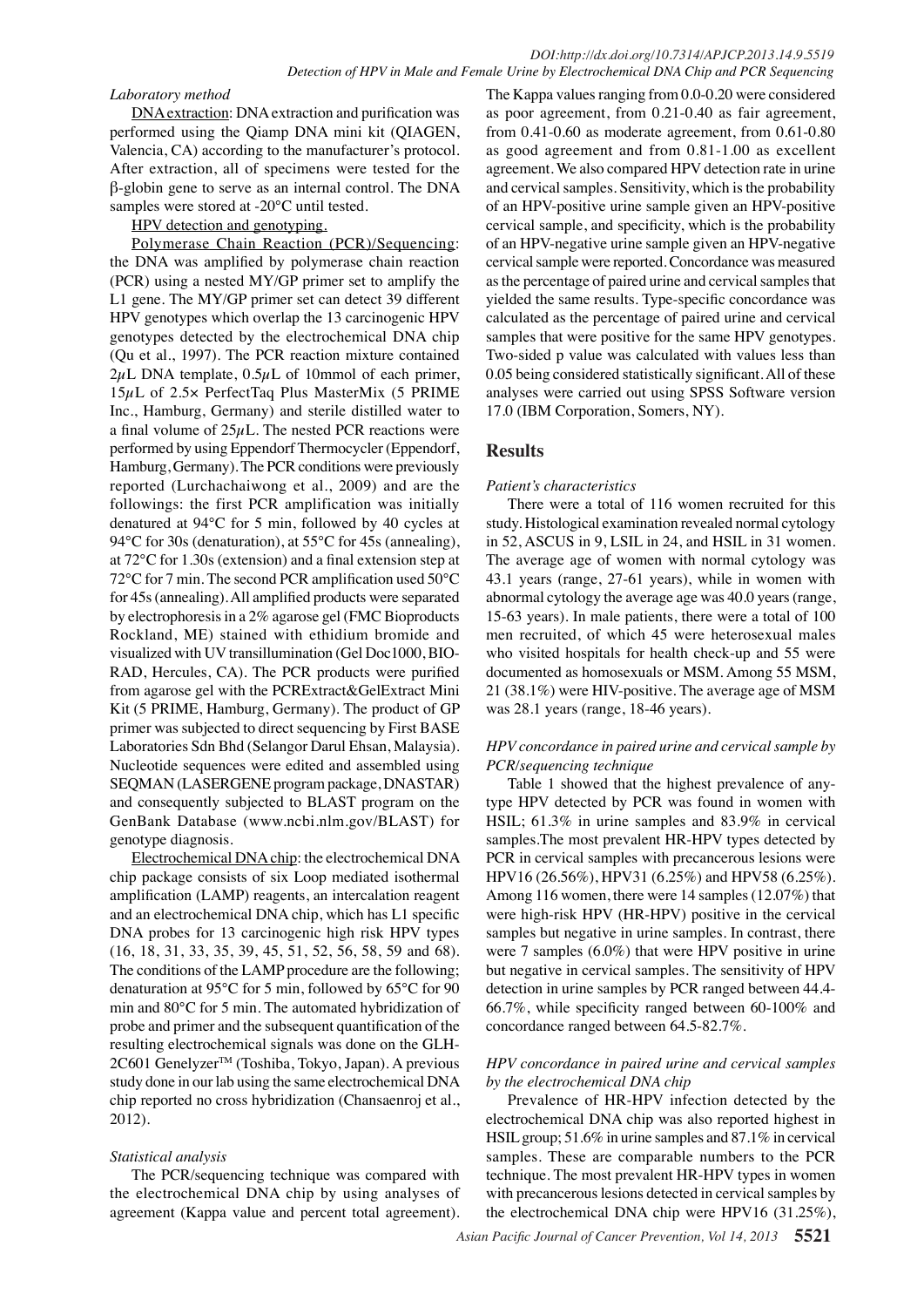### Table 1. **HPV Concordance in Paired Urine and Cervical Samples by PCR/Sequencing and the Electrochemical DNA Chip**

| Population                           | Technique  | HPV type     | HPV positivity     |                 | Sensitivity |      | Specificity Concordance | Type-specific |
|--------------------------------------|------------|--------------|--------------------|-----------------|-------------|------|-------------------------|---------------|
|                                      |            |              | Urine sample       | Cervical sample |             |      |                         | Concordance   |
|                                      |            |              | $n(\%)$<br>$n(\%)$ |                 |             |      |                         | $(\%)$        |
| Female with normal cytology $(n=52)$ |            |              |                    |                 |             |      |                         |               |
|                                      | <b>PCR</b> | Any type HPV | 8 (15.4)           | 9(17.3)         | 44.4        | 90.7 | 82.7                    | 23.1          |
|                                      | DNA chip   | HR-HPV       | 4(7.7)             | 7(13.4)         | 57.1        | 100  | 94.2                    | 42.8          |
| Female with abnormal cytology        |            |              |                    |                 |             |      |                         |               |
| Total $(n=64)$                       | <b>PCR</b> | Any type HPV | 33(51.6)           | 46(71.9)        | 65.2        | 83.3 | 70.3                    | 57.1          |
|                                      | DNA chip   | HR-HPV       | 27(42.2)           | 42(65.6)        | 64.3        | 100  | 75                      | 62.8          |
| $HSL(n=31)$                          | <b>PCR</b> | Any type HPV | 19(61.3)           | 12008099        | 65.4        | 60   | 64.5                    | 57.1          |
|                                      | DNA chip   | HR-HPV       | 16(51.6)           | 27(87.1)        | 59.3        | 100  | 61.3                    | 57.1          |
| LSIL $(n=24)$                        | <b>PCR</b> | Any type HPV | 9(37.5)            | 14(58.3)        | 64.3        | 100  | 79.2                    | 50            |
|                                      | DNA chip   | HR-HPV       | 9(37.5)            | 11(45.8)        | 81.8        | 100  | 91.7                    | 72.7          |
| $ASCUS (n=9)$                        | <b>PCR</b> | Any type HPV | 5(55.5)            |                 | 66.7        | 66.7 | 66.7                    | 42.8          |
|                                      | DNA chip   | HR-HPV       | 2(22.2)            | 25660           | 50          | 100  | 77.8                    | 50            |

Table 2. Comparison of HPV Detection in Cervical and Urine Samples Detected by the Electrochemical DNA Chip

|                                  | Urine- | Cervical swab –<br>$U$ rine+ | Urine- | Cervication +<br>$U$ rine $+$ | <i>%</i> agreement | Kappa | 95%CI         | p value |
|----------------------------------|--------|------------------------------|--------|-------------------------------|--------------------|-------|---------------|---------|
| All $(n=116)$                    | 67     | $\Omega$                     | 18     | 31                            | 84.48              | 0.67  | $0.52 - 0.81$ | < 0.001 |
| Normal cytology group $(n=52)$   | 45     | $\Omega$                     |        |                               | 94.23              | 0.7   | $0.37 - 1$    | < 0.001 |
| Abnormal cytology group $(n=64)$ | 22     | $\Omega$                     | 5      | 25.O                          | 76.56              | 0.55  | 0.36-0.75     | < 0.001 |
| $HSL(n=31)$                      | 4      | $\Omega$                     |        | 16                            | 64.52              | 0.27  | $0.00 - 0.62$ | 0.01    |
| $LSIL(n=24)$                     | 13     | $\theta$                     |        | 9                             | 91.67              | 0.83  | $0.60 - 1$    | < 0.001 |
| $ASCUS(n=9)$                     |        | $\theta$                     |        | $\bigcirc$                    | 77.78              | 0.53  | $0.00 - 1$    | 0.04    |
|                                  |        |                              |        |                               |                    |       |               |         |

0

Among 116 women, dual or multiple HPV infections were detected in 5 of 116 (4.3%) samples extracted from urine and in 9 of 116 (7.8%) cervical samples. There  $75.0$ were 18 samples (15.5%) that were HR-HPV positive in the cervix but negative in urine, however, none of the samples were positive in urine but negative in cervical samples. Sensitivity of HPV detection in urine samples by 50.0 the electrochemical DNA chip ranged between 50-81.8%, while specificity was  $100\%$  and concordance ranged between  $61.3 - 94.2\%$ . 25.0

### *Agreement in HR-HPV detection by the electrochemical DNA chip in cervical and urine samples*

Among 116 women, the overall agreement for the detection of HR-HPV genotypes by electrochemical DNA chip in urine and cervical samples was  $84.48\%$  with a kappa value of 0.67. There was good agreement in women with normal cytology (k=0.70) and moderate agreement in women with abnormal cytology  $(k=0.55)$ . The highest level of agreement was found in women with LSIL, which reported 91.67% total agreement with a kappa value of 0.83 as shown in Table 2.

### *HPV positivity in male urine sample*

Among heterosexual males  $(n=45)$ , HPV DNA was detected in 3 urine samples (6.7%) by PCR and 2 urine samples  $(4.4\%)$  by electrochemical DNA chip. Among HIV-positive MSM (n=21), HPV DNA was detected in 2 urine samples  $(9.52\%)$  by PCR and 4 urine samples (19.05%) by electrochemical DNA chip. When considering only HIV negative MSM ( $n=34$ ), HPV DNA was detected in 5 urine samples  $(14.7%)$  by PCR and 2 (5.88%) by electrochemical DNA chip. The genotypic distribution of HPV is shown in Table 3.

followed by HPV58 (10.94%) and HPV52 (9.38%)**100.0**<br>The Condensity of the Elementary and Lettin China **3 PCR/Seqğencing ağd the El&trochemical DNA Chip** Remission

| Tech <b>il</b> ique          | HPVaype       |                       | HPY positivity in                                                                                 |
|------------------------------|---------------|-----------------------|---------------------------------------------------------------------------------------------------|
|                              |               |                       | urine sample<br>$n$ (%) and HPV                                                                   |
| 56                           |               |                       | genotypes                                                                                         |
| $PCR\Xi$                     | LR-HPV        | $2(4.4)$ :            | HPV6.70                                                                                           |
| PCR <sub>2</sub>             |               | $1(2.2)$ ;            | HPV18                                                                                             |
| DNA chip                     | <b>HR-HPV</b> |                       | 2 (4.4); HPV35+52, 18                                                                             |
| $PCR\bar{ }$                 | <b>LR-HPV</b> |                       | 4 (11.8); HPV6, 11, 84, 87                                                                        |
| $PCR\overline{\mathbb{Z}}$   | <b>HR-HPV</b> | $1(2.9)$ ;            | HPV82                                                                                             |
| DNA chip                     | <b>HR-HPV</b> | $2(5.9)$ ;            | HPV31+68, 45                                                                                      |
| <b>CHIV-positive MSM PCR</b> | <b>LR-HPV</b> | 1(4.8);               | HPV81                                                                                             |
| <b>PCR</b>                   | <b>HR-HPV</b> | 1(4.8);               | HPV45                                                                                             |
| DNA chip                     | <b>HR-HPV</b> | $4(19)$ ;             | HPV35, 35+68,                                                                                     |
|                              |               |                       | $35+52+68,45$                                                                                     |
|                              |               | $HR - \overline{RP}V$ | Table 3. HPV Prevalence in Male Uriae Samples by<br>PCR/Seqğencing ağd the Eletrochemral DNA Chip |

*Agreement in HR-HPV detection in PCR/sequencing and DNA chip in female cervical and urine samples* Remission

In the **ECR**/sequencing technique, HPV positive results were excluded if the specimens showed negative results from the internal control ( $\beta$ -grobin gene). All positive PCR products were sequence  $\ddot{\mathbf{a}}$  in order to identify the HPV genotypes. The DNA chingused primer sets for each  $HPV$  and  $\frac{2}{\mathbb{B}}$ mplified  $\frac{2}{\mathbb{B}}$ nly one  $\tilde{\mathbb{B}}$  multiple matching types among  $13\frac{2}{3}$  carcinogenic types. When we compared HPV detection  $\frac{1}{2}$ etween the electrochemical DNA chip and PCR/sequencing technique in female urine and cervical samples, the PCR/sequencing technique was considered positive only when they were positive in one of the 13 carcinogenic HPV types detectable by the DNA chip. Table 4 shows that among 116 women, overall agreement for the detection of HR-HPV genotypes by electrochemical DNA chip and PCR/sequencing was 88.79% and 86.21% in cervical samples and urine samples, respectively. In women with normal cytology, carcinogenic HPV detection rate showed fair agreement with a kappa value (k-value) Newly diagnostic diagnosed without Newly diagnosed with treatment Persistence or recurrence

None

None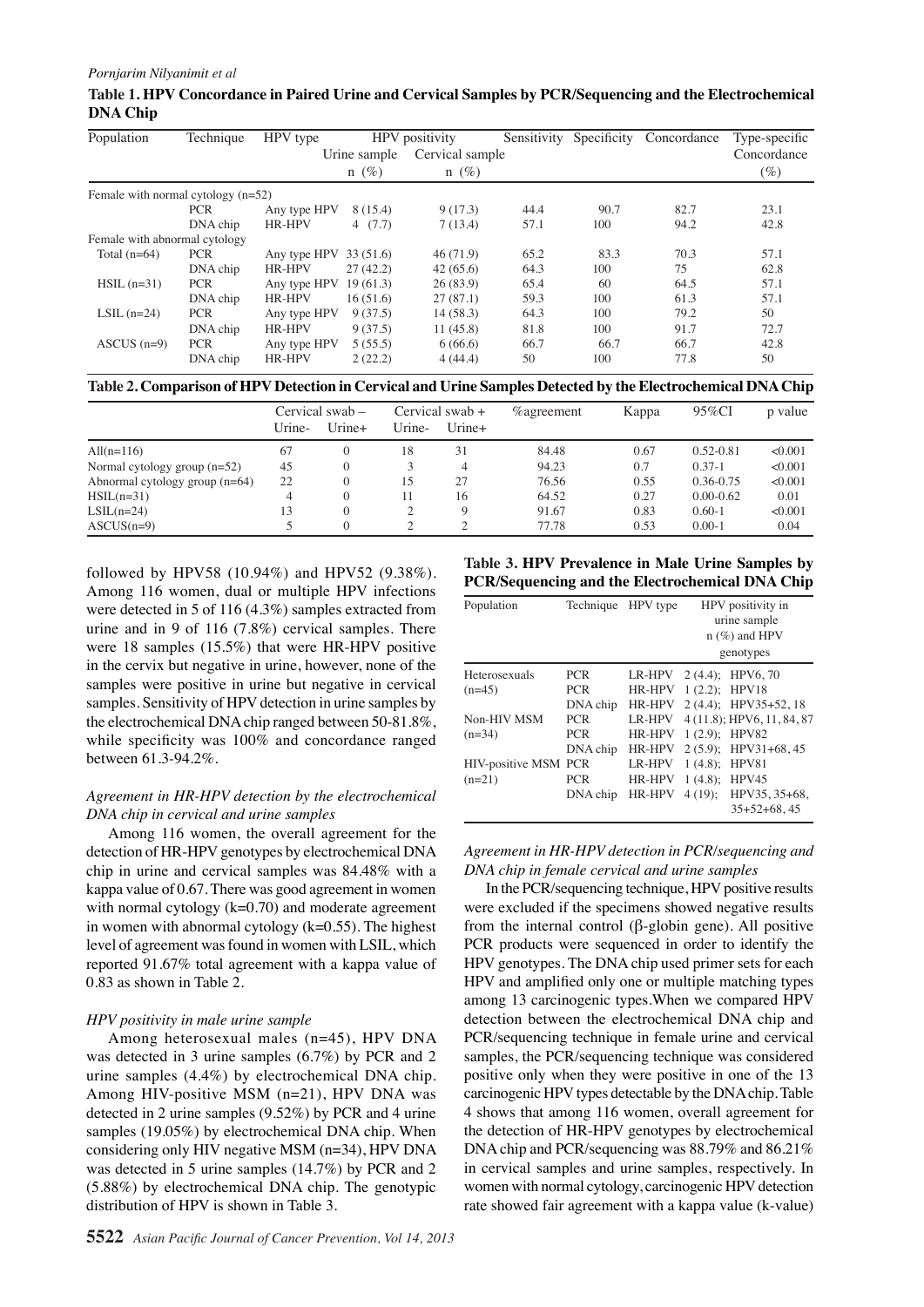| *Table 4. Comparison between PCR/Sequencing and the Electrochemical DNA Chip in Female and Male Samples |  |  |  |  |  |
|---------------------------------------------------------------------------------------------------------|--|--|--|--|--|
|                                                                                                         |  |  |  |  |  |

|                          |                        |               | DNA chip-<br>PCR/ |          | $DNA chip+$<br>PCR/<br>Sequencing Sequencing |                | <b><i>Cagreement</i></b> Kappa |      | 95%CI         | p value         |
|--------------------------|------------------------|---------------|-------------------|----------|----------------------------------------------|----------------|--------------------------------|------|---------------|-----------------|
|                          |                        |               |                   |          |                                              |                |                                |      |               |                 |
|                          |                        |               |                   |          |                                              | $^+$           |                                |      |               |                 |
| Female all $(n=116)$     |                        | Cervical swab | 66                |          | 12                                           | 37             | 88.79                          | 0.76 | $0.64 - 0.88$ | < 0.001         |
|                          |                        | Urine         | 80                | 6        | 10                                           | 20             | 86.21                          | 0.62 | $0.45 - 0.80$ | < 0.001         |
| Normal cytology $(n=52)$ |                        | Cervical swab | 45                | $\Omega$ | 5                                            | $\overline{c}$ | 90.39                          | 0.41 | $0.00 - 0.90$ | < 0.001         |
|                          |                        | Urine         | 47                |          |                                              | 3              | 96.15                          | 0.73 | $0.36 - 1.00$ | < 0.001         |
| Patients $(n=64)$        | $HSL(n=31)$            | Cervical swab | 4                 | $\Omega$ | 3                                            | 24             | 90.32                          | 0.67 | $0.34 - 1.00$ | < 0.001         |
|                          |                        | Urine         | 12                | 3        | $\overline{c}$                               | 14             | 83.87                          | 0.67 | $0.42 - 0.93$ | < 0.001         |
|                          | LSIL $(n=24)$          | Cervical swab | 12                |          | 3                                            | 8              | 83.33                          | 0.66 | 0.36-0.96     | < 0.001100.0    |
|                          |                        | Urine         | 15                |          | 6                                            | $\overline{2}$ | 70.83                          | 0.22 | $0.00 - 0.59$ | 0.09            |
|                          | $ACUS$ (n=9)           | Cervical swab | 5                 | $\Omega$ |                                              | 3              | 88.89                          | 0.77 | $0.34 - 1.00$ | 0.009           |
|                          |                        | Urine         | 6                 |          |                                              |                | 77.78                          | 0.36 | $0.00 - 1.00$ | 0.14            |
| Male                     | All $(n=100)$          | Urine         | 92                | $\Omega$ | 6                                            | $\overline{2}$ | 94                             | 0.38 | $0.00 - 0.76$ | < 0.001<br>75.0 |
|                          | Heterosexuals $(n=45)$ | Urine         | 43                | $\Omega$ |                                              |                | 97.78                          | 0.66 | $0.03 - 1.00$ | < 0.001         |
|                          | $MSM$ (n=55)           | Urine         | 49                | $\theta$ | 5                                            |                | 90.91                          | 0.26 | $0.00 - 0.68$ | 0.002           |

\*PCR/sequencing technique was considered positive only when they were positive in one of the 13 carcinogenic HPV types detectable by the DNA chip

of 0.41 in cervical samples and  $0.73$  in urine samples. In women with HSIL, there was good agreement in HPV detection rate from cervical samples; 90.32% agreement and a k-value of 0.67. However, in urine samples the agreement dropped down to 83.87% with a k-value of 0.67. In women with LSIL and ASCUS, the level of agreement was also higher in cervical samples than in urine samples as shown in Table 4. In summary, the overall percentage of agreement in HR-HPV detection by the two methods in female samples ranged from 70.83-96.15% with the kappa value ranging from 0.22-0.77.

### *Agreement in HR-HPV detection in PCR/sequencing and DNA chip in male urine samples*

Among healthy males (n=100), there was moderate agreement of HR-HPV detection in urine samples by the 2 methods, with  $94.00\%$  agreement, and a k-value of 0.38. As shown in Table 4, the level of agreement and k-value was higher in heterosexual male urine samples than in MSM urine samples.

## **Discussion**

and urine samples in women, as urine is considered to be  $\theta_{\theta}$  digher in the abnormal cytology group compared to the (Satoh et al., 2013). Both assays used the same DNA50.0 compared with cervical samples, with sensitivity ranging HPV genotypes by comparing PCR/sequencing with an<sup>75.0</sup> for the urine specimens) but not significantly different The present study evaluated the detection rate of electrochemical DNA chip, which is a new automated DNA test that detects 13 carcinogenic HPV genotypes sample obtained from the same patient specimen. Moreover, we also compared HPV detection in cervical a preferable biological specimen for HPV DNA detection (Manhart et al., 2006).

17.3% in cervical samples with normal cytology by PCR,  $75.0$ rine such as nitrites, which can inhibit amplification 66.6% for HSIL, LSIL and ASCUS, respectively. These  $25.0$ echnique which mag have resulted in a low yield of HPV lower than a study of Japanese women  $(22.5\%)$  (Onuki et  $\frac{1}{50}$  morning  $\frac{1}{20}$  me or collecting larger urine  $\frac{1}{20}$  lumes. There In this study, HPV prevalence was determined to be which is higher than what a previous survey found in Thai women (7.6%) (Chansaenroj et al., 2010), but slightly al., 2009). In women with abnormal cytology, we found that HPV prevalence detected by PCR was higher than in the normal group with a prevalence of 83.9%, 58.3% and results are consistent with another report (Onuki et al.,

0 detected by PCR in our study were HPV 16 (26.6%), HPV  $_{25.0}$ <br>21 (6.2%),  $_{11}$  UNV 58 (6.2%), TU see Tife and for  $_{25.0}$ 2009), which demonstrated a higher prevalence of HPV in precancerous lesions. The 3 most common types of HPV 31 (6.3%) and HPV 58 (6.3%). This was different from a previous survey in Thai women which reported HPV16 as the most common genotype identified  $(17.9\%)$ , followed by HPV 90 (16.6%) and HPV 71 (10.3%) (Chansaenroj et al., 2010). Regardless of differences in collection methods and PCR techniques, HPV 16 is still the most prevalent HPV genotype in Thailand as well as in many other countries (Onuki et al., 2009; Bissett et al., 2011; Munoz et al., 2013).

Several other studies have compared HPV sampling rates between urine and cervical samples in order to gauge the ability to detect HPV prevalence independently of cervical cytology (Sellors et al., 2000; Brinkman et al., 2002; Daponte et al., 2006; Bissett et al., 2011; Munoz et al., 2013). Daponte et al. (2006) suggested that sensitivity of urine testing for HPV 16 and 18 was higher in cervical cancer (88.8%) than in high grade and low grade lesions

 $100.076.5$  and 45.5%, respectively) (Daponte et al., 2006). Newly diagnosed with two threatments Newly deagnosed with treatment Persistence or recurrence Remission A US study reported that the prevalence of any HPV genotype in HIV-infected women was lower in urine samples (58% for the cervical swab specimens and  $48\%$ (Brinkman et al., 2002). Our study demonstrated that the HPV detection rate was generally lower in urine samples between  $44.4 - 81.8\%$  and specificity 60-100% by PCR and electrochemical DNA chip. The sensitivity was also normal cytology group. Variation of sensitivity in urine samples is likely due to the relatively small amount of HPV DNA in urine or due to some PCR inhibitors in (Brinkma $\theta$  et al., 20 $\theta$ 4). The urther HPV DNA yield could be improfed by using first-voided, epinelial cell-rich were 7 samples  $(6.0\%)$  that were HPV positive in urine but negative in cervical samples. This was probably due to HPV contamination in urine  $\delta$ r improper cervical swab DNA. Concordance of HPV detection in urine and cervical

zurrence

urrence

Remission

mission

atment

atment

atmenN

atmenNewl

None

50.0

Newly diagnosed without treatment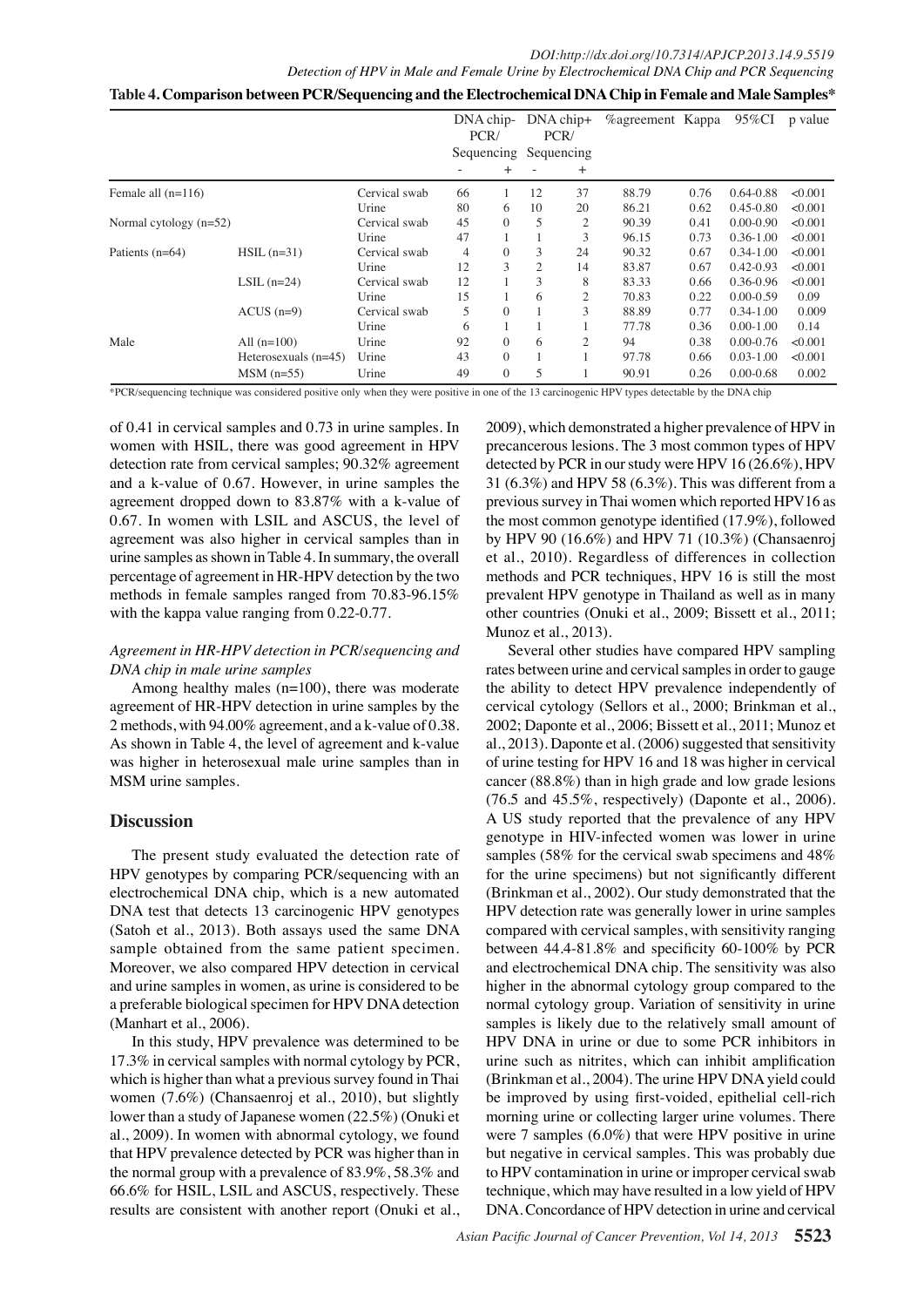### *Pornjarim Nilyanimit et al*

samples in our study ranged from  $64.5\n-94.2\%$ . The use of urine samples for HPV testing has some advantages as it is easy to collect and considerably less invasive, however, testing urine samples yields lower sensitivities than selfcollected vaginal or vulva samples (Sellors et al., 2000). Previous studies concluded that further improvement in the PCR process was required in order to increase an overall yield before clinical application of a urine-based HPV screening program for precancerous lesions and cervical cancer (Brinkman et al., 2004; Daponte et al., 2006). Our study showed that urine HPV testing was helpful for the detection of HPV DNA in high grade cervical lesions, which need immediate treatment. HR-HPV detection in urine samples of women with normal cytology could help identify those who are at risk of developing precancerous lesions and may need frequent follow up. However, urine HPV testing cannot currently substitute for cytologic evaluation for cervical cancer screening.

The sensitivity of the electrochemical DNA chip for HPV detection has been found to be  $10<sup>2</sup>$  copies/  $\mu$ l (Satoh et al., 2013), while it has been shown that PCR L1 gene detection requires at least  $10^3$  copies/ $\mu$ 1 (Lurchachaiwong et al., 2009). When comparing the two techniques for HPV detection, our results showed good agreement for the detection of HR-HPV genotypes in cervical samples from 116 women  $(k=0.76)$ . In women with normal cytology, carcinogenic HPV detection rate showed moderate agreement (k-value= $0.41$ ) compared to women with HSIL (k value= $0.67$ ), LSIL  $(0.66)$  and ASCUS (0.77). A previous study (Satoh et al., 2013) showed better agreement between these two techniques with kappa values of  $0.77, 0.94, 1.00$  and  $1.00$  in women with normal cytology, cervical intraepithelial neoplasia grade I (CIN I), CIN II and CIN III, respectively. The difference in kappa values between our study and the previous study (Satoh et al., 2013) were probably due to a small sample size and an unequal distribution of samples between groups. Moreover, the electrochemical DNA chip can detect multiple HR-HPV genotypes while PCR with a consensus primer can detect only one predominant type due to possible amplification bias (Mori et al., 2011). Thus, in women infected with multiple types of HPV, the electrochemical DNA chip seems to be a better choice for rapid diagnosis and identification. However, the electrochemical DNA chip also has some limitations as it can currently detect only 13 of the 15 HR-HPV genotypes so far identified (Muñoz et al., 2003). This was apparent in our study as we found HPV82 in 2 of our samples by PCR/sequencing technique, which the electrochemical DNA chip is not designed to find.

We also demonstrated that prevalence of any type of HPV detected in MSM urine samples by the PCR technique was higher than in heterosexual males; 12.7% and 6.7%, respectively. The overall prevalence of HR-HPV detected by electrochemical DNA chip in HIV MSM (19%) was higher than in non-HIV MSM (5.9%). A previous report showed higher prevalence of HPV infection from anal samples in HIV-positive MSM (85%) than in HIV-negative MSM (58.5%) (Phanuphak et al., 2013). These results indicate that anal samples are superior to urine samples for the purpose of HPV detection. The

low prevalence of HPV DNA in male urine samples can be explained by failure to extract small amounts of DNA from urine or the presence of PCR inhibitors (Geddy et al., 1993). The 2 most prevalent types of HPV detected in male in our study were HPV 35 (4%) and HPV 45 (3%). These results were different from a previous survey in Thailand which reported HPV16 as the most prevalent (Phanuphak et al., 2013). A survey in Italy demonstrated that the two most prevalent HPV genotypes from male anogenital sites samples were HPV 6 (13%) and 16 (7%) (Barzon et al., 2010). Our study showed that the electrochemical DNA chip has a higher detection rate of HR-HPV in male urine samples compared to PCR techniques. However, the differences in genotypes detected by these two techniques were most likely due to different reagents for amplification or PCR conditions. Overall, there was fair agreement in HR-HPV detection by the 2 methods (kappa value of 0.38). The level of agreement and the kappa value were higher in heterosexual male urine samples compared with MSM; 97.78% overall agreement with k-value of 0.66 in heterosexual group and 90.91% overall agreement and a k-value of 0.26 in MSM.

A limitation of our study was a small study population. Moreover, urine samples have limitations such as low cellular load and they were not taken directly from the HPV infection site. PCR inhibitors can affect these results as well. Thus, the results obtained from urine samples might not reflect the real prevalence of HPV infection.

In conclusion, there was good overall agreement between the electrochemical DNA chip and PCR/ sequencing methods for HR-HPV detection in female cervical samples, while there was fair agreement in male urine samples. The detection rates of HR-HPV were generally higher in samples from cervical lesions than in samples extracted from urine. Further improvement of PCR process and specimen collection is required to increase an overall yield of HPV detection in urine samples before the technique can be used in a clinical setting. The electrochemical DNA chip test is a promising technique for carcinogenic HPV detection.

### **Acknowledgements**

This work was supported by the Higher Education Research Promotion and National Research University Project of Thailand, Office of the Higher Education Commission (HR 1155A-55), Thailand Research Fund (DPG5480002), Dutsadi Piphat Scholarship, the Center of Excellence in Clinical Virology, Chulalongkorn University, Integrated Innovation Academic Center IIAC Chulalongkorn University Centenary Academic Development Project (CU56- HR01), the Ratchadaphiseksomphot Endowment Fund of Chulalongkorn University (RES560530093) and King Chulalongkorn Memorial Hospital for their generous support. We would like to express our thanks to staff of King Chulalongkorn Memorial Hospital for their generous support and the staff of the Thai Red Cross AIDS Research Centre, Department of Obstetrics and Gynecology, King Chulalongkorn Memorial Hospital and National Cancer Institute for providing the samples. Finally, special